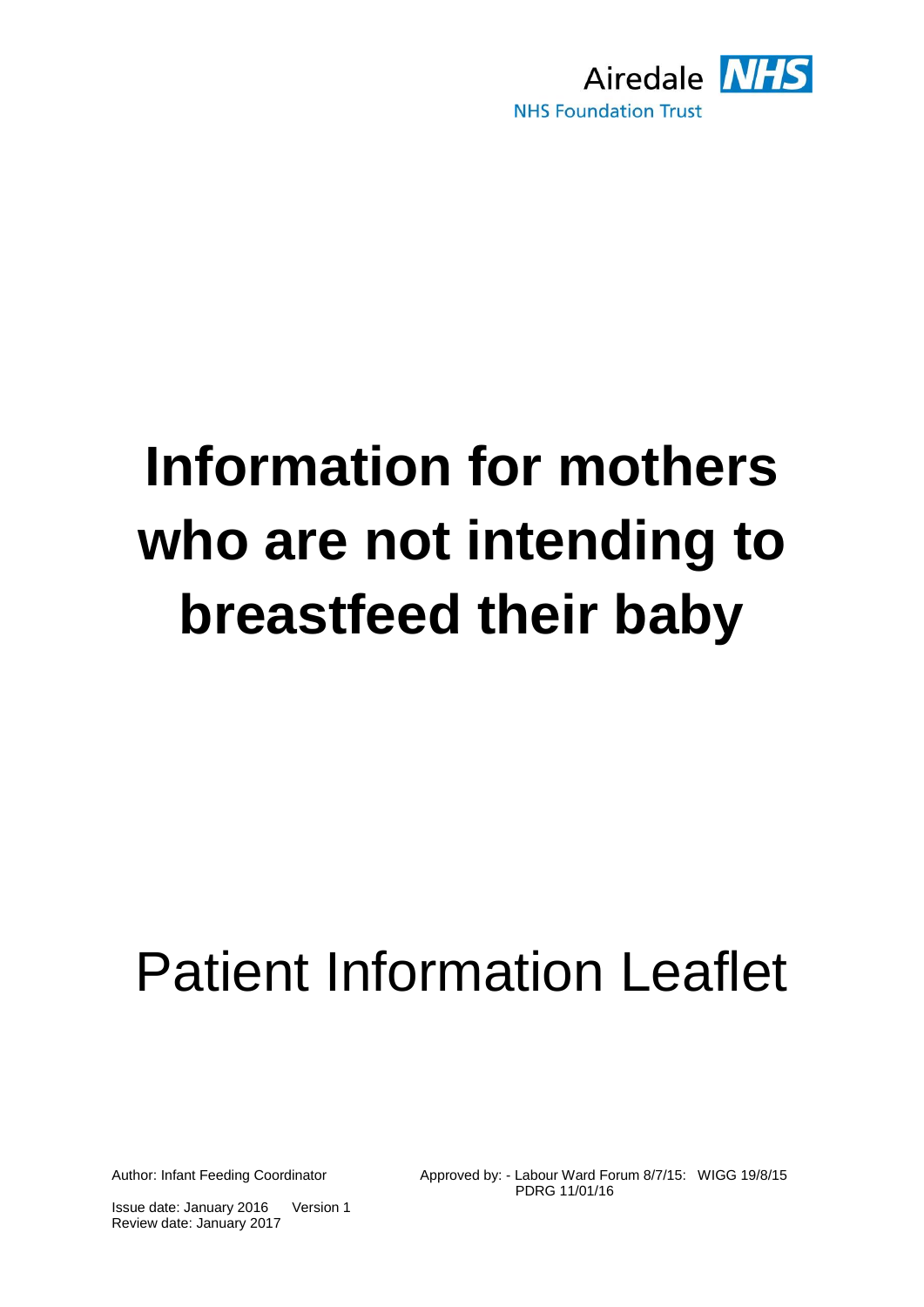

At Airedale Hospital NHS Foundation Trust we aim to ensure that however you feed your baby, you feel supported in your choice and are enabled to do so safely and in an informed way.

You will have the opportunity during your pregnancy to discuss your thoughts and feelings about feeding and caring for your baby with a midwife or other trained member of staff.

Breastfeeding is the healthiest way to feed your baby and doesn't cost anything. If you use formula milk, it is very important for your baby's health that you follow all instructions carefully. It is possible, but difficult, to reverse a decision not to breastfeed or to re-start breastfeeding once you have stopped. Introducing partial formula-feeding will reduce a mother's breast milk supply. Breastfeeding mothers don't need to eat any special foods but just like everyone else they are advised to eat a healthy diet. (The Infant Formula and Follow-on Formula (England) Regulations 2007)

Current literature suggests that formula feeds are commonly made up incorrectly and this concerns us. (Renfrew et al, 2008)

So that we can support you to use the equipment that you will be using at home and to ensure feeds are made up as safely as possible - mothers who intend to formula feed their baby will be required to bring their own:

- Bottles x 2
- $\bullet$  Teats x 2
- Bottle Brush x 1
- One tin of **First** Infant Formula Milk Powder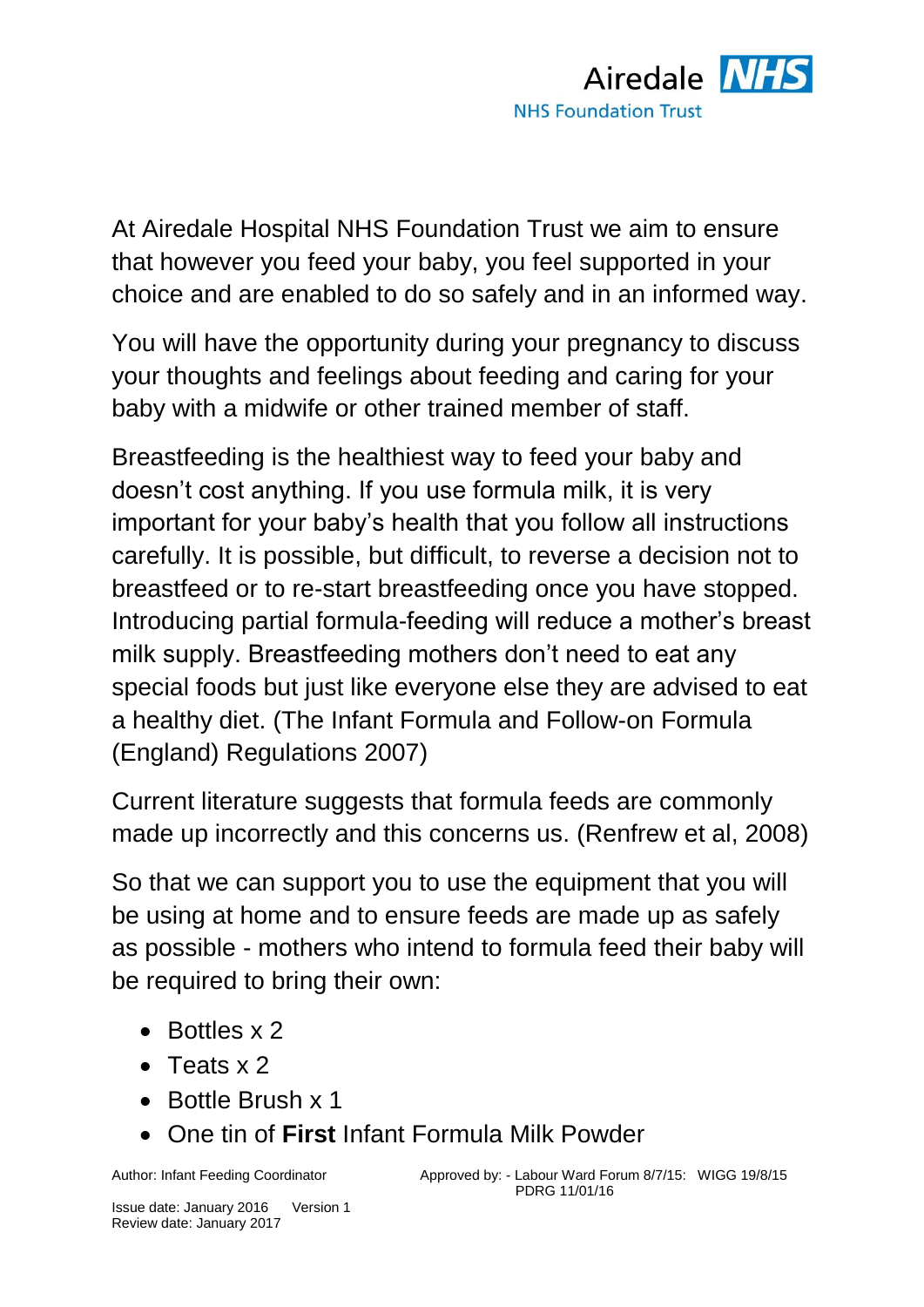

A member of staff will help you and your partner prepare feeds and sterilise equipment until you are confident.

#### **Please Note:-**

- We advise you to bring a *tin* of baby milk powder into hospital rather than just ready-made formula so that we can show you how to prepare it safely.
- Do not bring cartons of ready-made formula as we are not able to store/ refrigerate them once opened.
- If you chose not to give your baby a first breastfeed during skin to skin contact we will provide your baby's first formula feed on the labour ward. We will encourage this to be given by the mother whilst baby is still in skin to skin contact to help with bonding.
- In case you don't feel well enough to make up your first few feeds or if you are planning an early discharge home direct from the labour ward, you may also want to consider bringing in one or two ready-made formula bottles with teats from a manufacturers "starter pack".
- On the Postnatal Ward we have a milk kitchen where we will provide washing up facilities, hot water and sterilising units. You will be asked to keep your formula in your hospital locker during your admission except for when you are preparing your baby's next feed in the milk kitchen.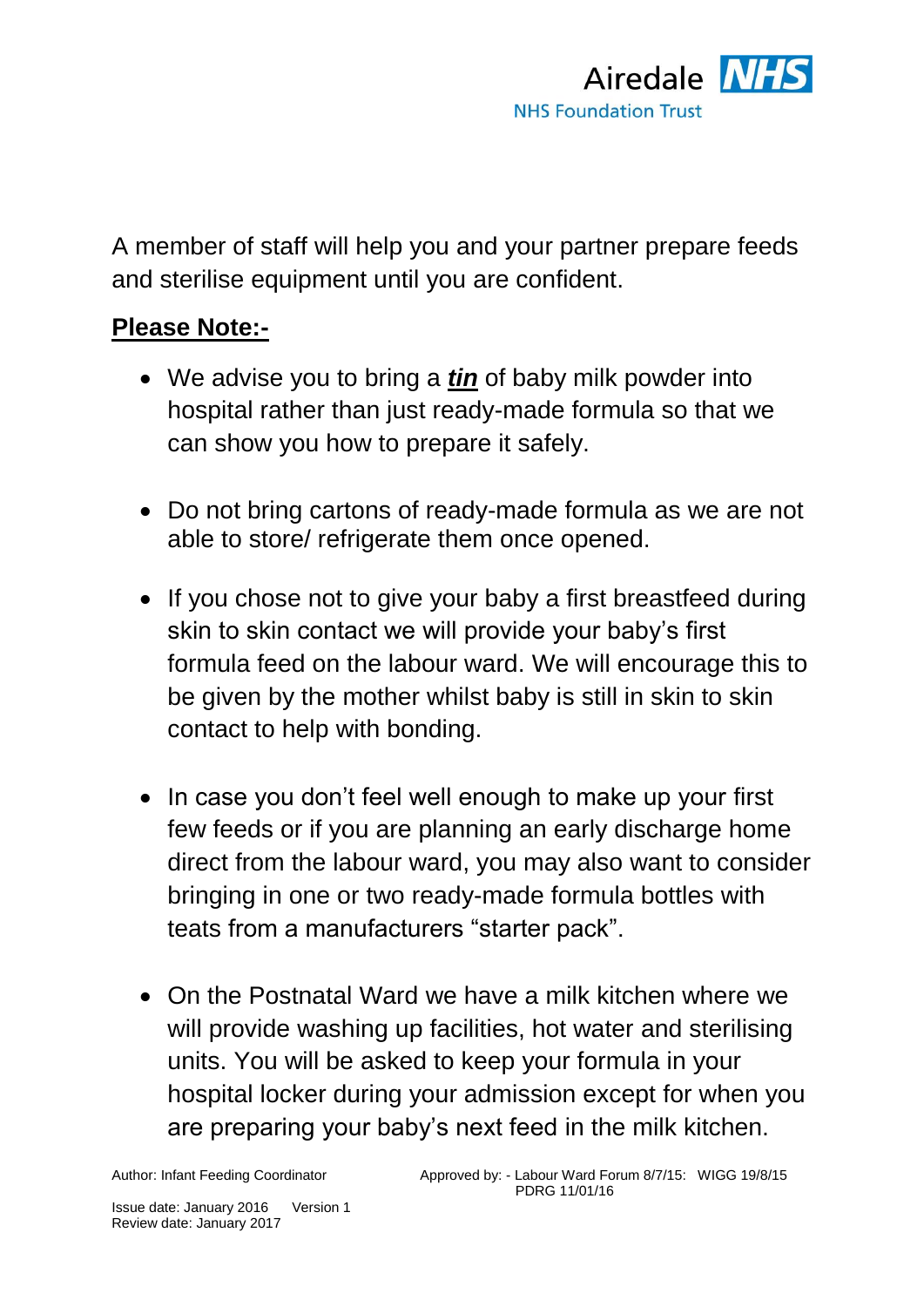### Airedale **NHS**

**NHS Foundation Trust** There will not be any facilities for making up your own powdered formula milk on the Labour Ward.

We will also provide you with written information which will include managing feed preparation at night-time or when you are away from home.

If you forget to bring formula milk and bottles into hospital and you do not wish to breastfeed, or if you decide to change your method of feeding, our staff will advise you.

The maternity unit will only provide a baby's first formula feed.

Please ask your Midwife or Health Visitor if you require further information, or support once you have gone home

#### Smoking

Airedale NHS Foundation Trust is a smoke-free organisation. You are not permitted to smoke in any of the hospital buildings or grounds, with the exception of the smoking shelters which are provided for visitors and patients only.

**If you require this leaflet in other languages or formats please telephone the Patient Advice and Liaison Service (PALS) on: 01535 294019 for advice.**

**Please raise any issue you may have about your care and treatment with a member of staff. Raising your concerns will not adversely affect the care you will receive.**